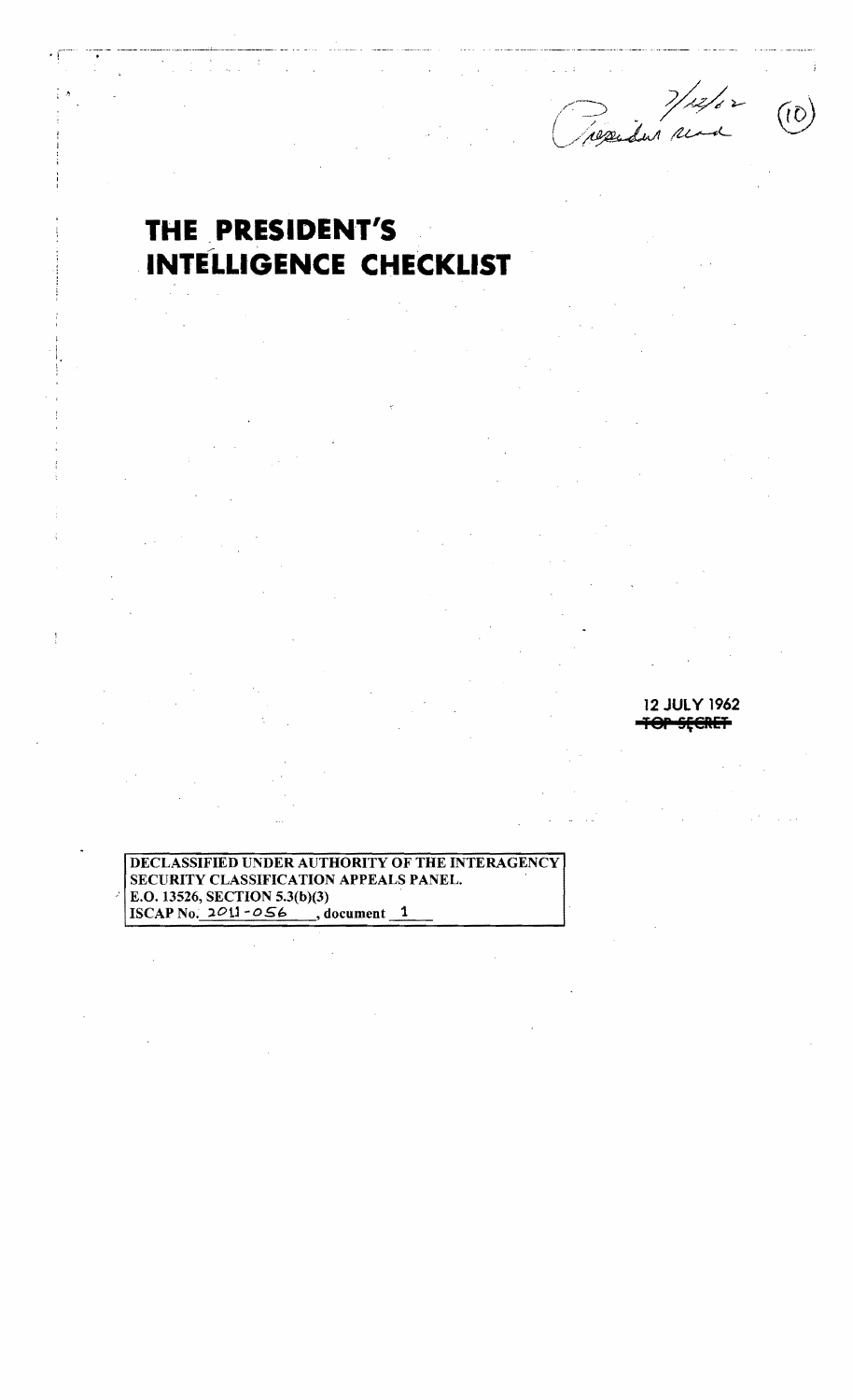Portion identified as non-responsive to the appeal

I

. I

2. Laos **Bouvanna plans to leave Paris for** his US visit in two weeks (25 or 26 July). Be plans to be here four days (three official, one private) and to return home via Tokyo and Hong Kong. He has been invited to address the Council on Foreign Relations. His son will accompany, but not his wife.

I

For The President Only-

, . . (; \

• ------------------------------------------------~----~----------------------------\_\!~!-

L I  $\mathcal{L}_\mathbf{u}$  and the contribution of the contribution of the contribution of the contribution of the contribution of the contribution of the contribution of the contribution of the contribution of the contribution o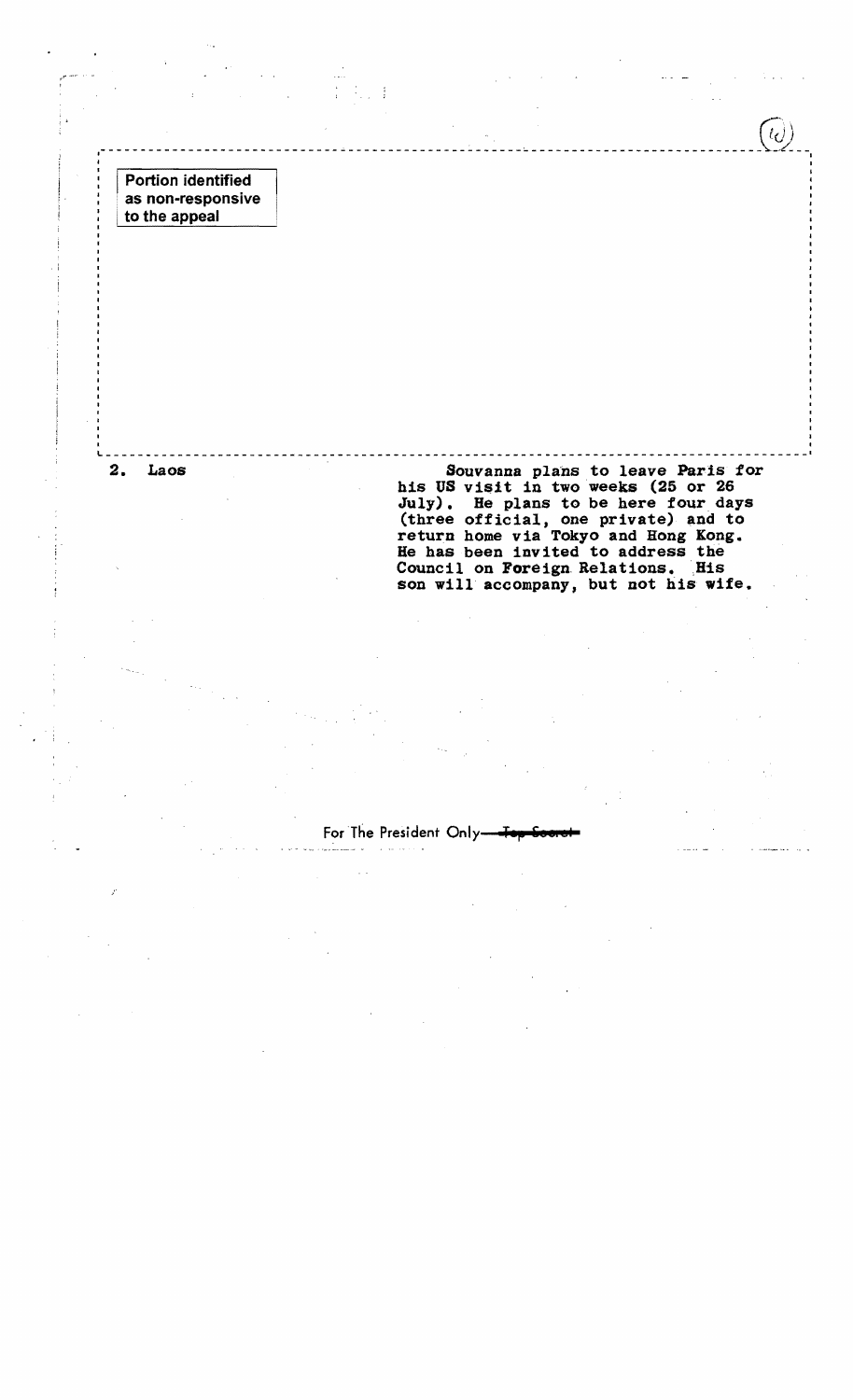L~~ , where the contract of the contract of  $\left\{ \begin{array}{c} 0 \end{array} \right\}$ Portion identified I . as non-responsive to the appeal L, and the contribution of the contribution of the contribution of the contribution of the contribution of the contribution of the contribution of the contribution of the contribution of the contribution of the contributi  $\mathcal{L}^{\mathcal{L}}(\mathcal{L}^{\mathcal{L}}) = \mathcal{L}^{\mathcal{L}}(\mathcal{L}^{\mathcal{L}}) = \mathcal{L}^{\mathcal{L}}(\mathcal{L}^{\mathcal{L}}) = \mathcal{L}^{\mathcal{L}}(\mathcal{L}^{\mathcal{L}}) = \mathcal{L}^{\mathcal{L}}(\mathcal{L}^{\mathcal{L}}) = \mathcal{L}^{\mathcal{L}}(\mathcal{L}^{\mathcal{L}}) = \mathcal{L}^{\mathcal{L}}(\mathcal{L}^{\mathcal{L}}) = \mathcal{L}^{\mathcal{L}}(\mathcal{L}^{\mathcal{$ 4. USSR - South Vietnam Soviet delegate Pushkin took the initiative at a private lunch with Gov. Harriman yesterday to discuss South Vietnam. He evidently was taking preliminary soundings before Gromyko brings the subject up with Secretary Rusk. His pitch,of course, was that we should dump Diem. I ---------------------------.---~---------------------------------------------------------, Portion identified I I as non-responsive to the appeal <sup>I</sup>~ \_\_\_\_\_\_\_\_\_\_\_\_\_\_\_\_\_\_\_\_\_\_\_\_\_\_\_\_\_\_\_\_\_\_\_\_\_\_\_\_\_\_\_\_\_\_\_\_\_\_\_\_\_ ----------------------------- \_\_\_\_\_\_ 1 For The President Only-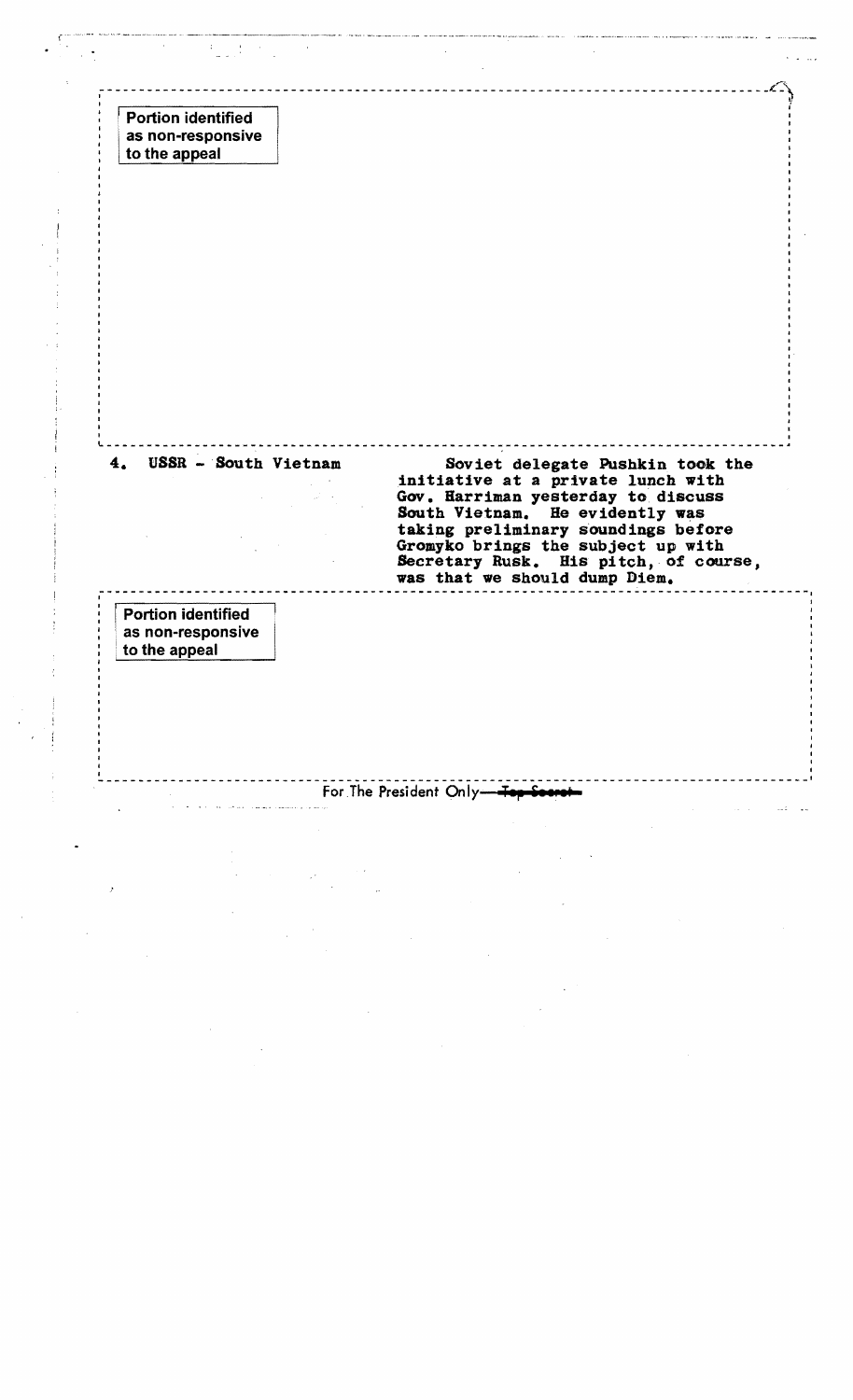## USIB WATCH COMMITTEE MEETING

## 11 July 1962

1. On the basis of the report of its Watch Committee concerning the Taiwan Strait situation, the United States Intelligence Board concluded that:

No significant change in Chinese Communist military dispositions in the Taiwan Strait area has been noted since our last report. We see no indication that the Chinese Communists intend to launch an assault against the major Offshore Islands in the immediate future.

2. The Board concluded that no Sino-Soviet Bloc country intends to initiate direct military action in the immediate future.

3. In its report, the Board noted the currently high level of Soviet naval exercise activity and normal seasonal training activity in the Soviet air forces. The Warsaw Pact exercise re-<br>portedly scheduled to take place in Eastern Europe is not yet underway. The Board sees no fundamental change in Soviet attitude toward East-West problems, but noted that during recent weeks various Bloc spokesmen have been expressing an interest in a step-up in negotiations with the West and possibly an eventual Summit meeting.

E.O. 13526, section  $3.3(b)(1)$ 

l . l

For The President Only-